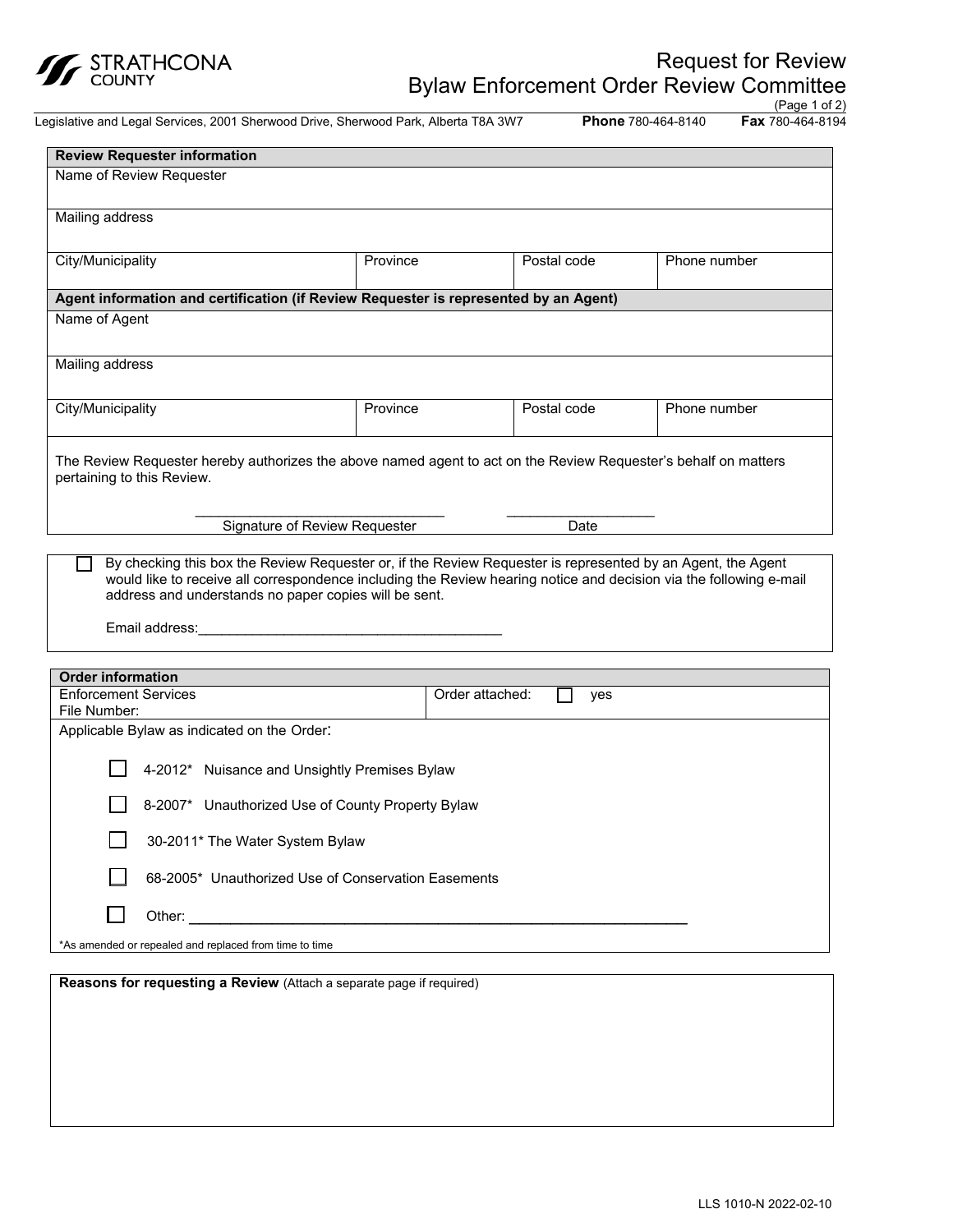#### **Collection and use of personal information**

Personal information is collected under the authority of section 33(c) of the Freedom of Information and Protection of Privacy Act and will be used to manage and administer the Bylaw Enforcement Order Review Committee. Information provided in your submission may be made available to the public. If you have questions regarding the collection, use or disclosure of this information contact the Coordinator, Secretariat Services at 780-464-8140.

| Signature of Review Requester / Agent | Date<br>$\sqrt{2}$ | МM | DD |
|---------------------------------------|--------------------|----|----|
|                                       |                    |    |    |

| Office use only |                 |                                |                                  |
|-----------------|-----------------|--------------------------------|----------------------------------|
| Review number   | Review fee paid | Hearing date                   | Date Request for Review Received |
|                 | Yes<br>No       | DD<br><b>YYYY</b><br><b>MM</b> |                                  |